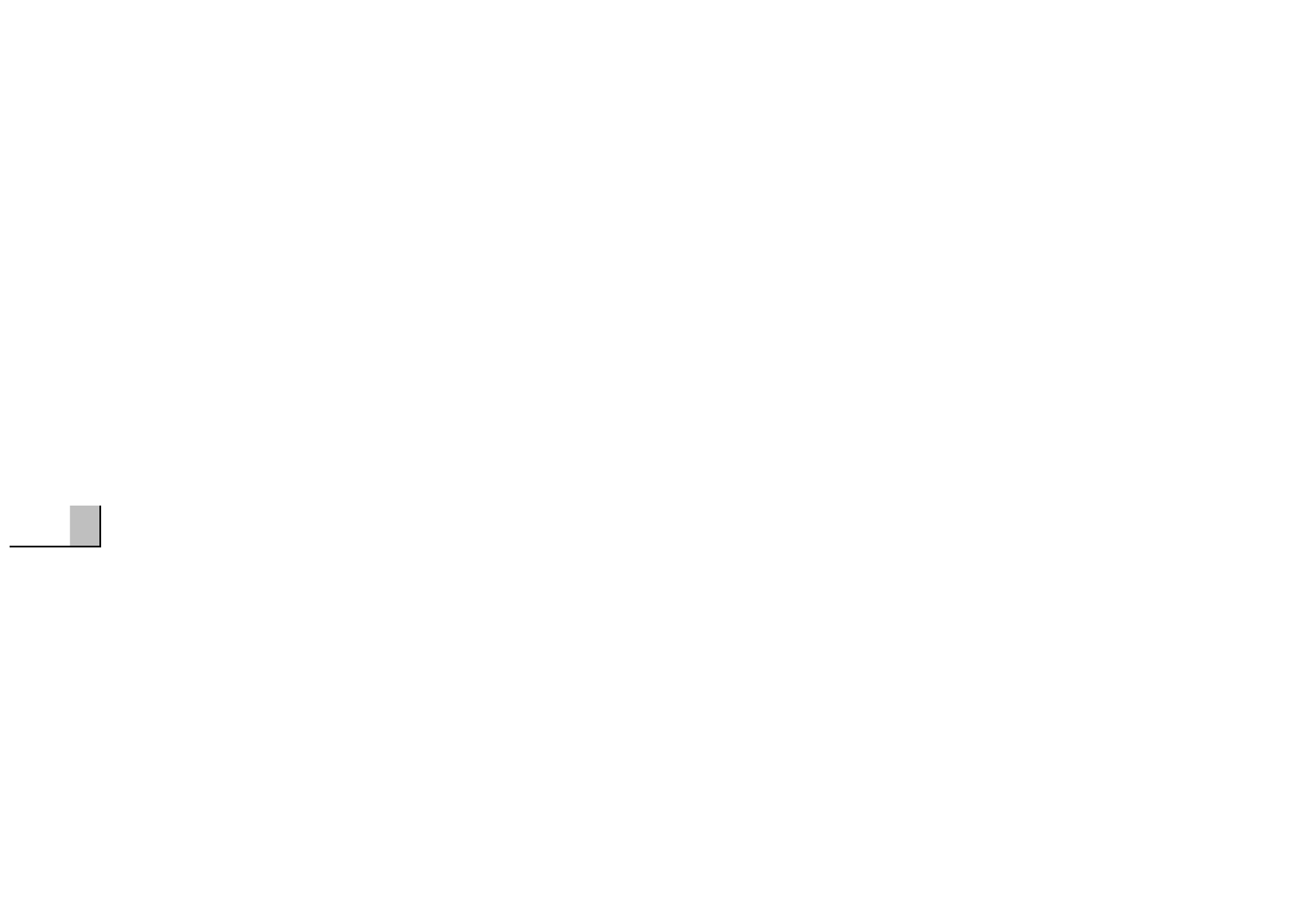|                       |                                                                                                                                                                                                            |                                         |               |                 |                |            |                               | <b>Babaria Institute of Technology, Varnama</b> |                                             |    |                 |                   |                 |            |               |                 | <b>Electronic &amp; Communication Engineering Department</b> |                |                 |  |  |
|-----------------------|------------------------------------------------------------------------------------------------------------------------------------------------------------------------------------------------------------|-----------------------------------------|---------------|-----------------|----------------|------------|-------------------------------|-------------------------------------------------|---------------------------------------------|----|-----------------|-------------------|-----------------|------------|---------------|-----------------|--------------------------------------------------------------|----------------|-----------------|--|--|
|                       |                                                                                                                                                                                                            | <b>Time Table</b><br><b>ROOM: 10/11</b> |               |                 |                |            | <b>Sem</b><br>5<br><b>EC1</b> |                                                 |                                             |    |                 | June 18 to Dec 18 |                 |            |               |                 | Year<br>2018-19                                              |                |                 |  |  |
| <b>Slot</b>           | <b>Time/Day</b>                                                                                                                                                                                            |                                         | <b>Monday</b> |                 | <b>Tuesday</b> |            |                               | Wednesday                                       |                                             |    | <b>Thursday</b> |                   |                 |            | <b>Friday</b> | <b>Saturday</b> |                                                              |                |                 |  |  |
| 1                     | <b>EMAG</b><br>10.00 to 11.00                                                                                                                                                                              |                                         |               |                 | <b>AVS</b>     |            |                               |                                                 | <b>EMAG</b>                                 |    |                 | <b>MCI</b>        |                 |            | <b>ECOM</b>   |                 |                                                              | Faculty<br>Lab |                 |  |  |
|                       |                                                                                                                                                                                                            | <b>MNR</b>                              |               | 10              | <b>KRZ</b>     |            | 10                            | <b>MNR</b>                                      |                                             | 10 | SS              |                   | 10              | JB         |               | 10              | MP-A                                                         | <b>NT</b>      | L4              |  |  |
| $\mathbf{2}$          | 11.00 to 12.00                                                                                                                                                                                             | <b>ECOM</b>                             |               |                 |                | <b>MCI</b> |                               |                                                 | <b>CS TUTORIAL</b><br><b>SJP</b><br>19<br>A |    |                 | <b>LIBRARY</b>    |                 |            | <b>EMAG</b>   |                 |                                                              |                |                 |  |  |
|                       |                                                                                                                                                                                                            | JB                                      |               | 10              | SS             |            | 10                            | <b>NG</b>                                       | B                                           | 21 |                 |                   |                 | <b>MNR</b> |               | 10              | AVS-B                                                        | <b>KRZ</b>     | L8              |  |  |
|                       |                                                                                                                                                                                                            |                                         |               |                 |                |            |                               |                                                 | <b>15 MIN</b>                               |    |                 |                   |                 |            |               |                 |                                                              |                |                 |  |  |
| 3                     | 12.15 to 1.15                                                                                                                                                                                              | <b>MCI</b>                              |               | $\mathsf{cs}$   |                |            |                               | <b>AVS</b>                                      |                                             |    | <b>AVS</b>      |                   | <b>SPORTS</b>   |            |               | <b>EMAG</b>     |                                                              |                |                 |  |  |
|                       |                                                                                                                                                                                                            | SS                                      |               | 10              | <b>SJP</b>     |            | 10                            | <b>KRZ</b>                                      |                                             | 10 | <b>KRZ</b>      |                   | 10              |            |               |                 | <b>MNR</b>                                                   |                | 10 <sup>1</sup> |  |  |
| 4                     | 1.15 to 2.15                                                                                                                                                                                               | <b>AVS</b>                              |               |                 | <b>EMAG</b>    |            |                               |                                                 | <b>ECOM</b>                                 |    |                 | <b>ECOM</b>       |                 |            | <b>MCI</b>    |                 |                                                              | <b>MCI</b>     |                 |  |  |
|                       |                                                                                                                                                                                                            | <b>KRZ</b>                              |               | 10              | <b>MNR</b>     |            | 10                            | JB                                              |                                             | 10 | JB              |                   | 10              | SS         |               | 10              | SS                                                           |                | 10 <sup>1</sup> |  |  |
|                       |                                                                                                                                                                                                            | Lab                                     | Faculty       |                 | Lab            | Faculty    |                               | Lab                                             | <b>45 MIN</b><br>Faculty                    |    | Lab             | <b>Faculty</b>    |                 | Lab        | Faculty       |                 | Lab                                                          | Faculty        |                 |  |  |
| 5                     | 03.00 to 04.00                                                                                                                                                                                             |                                         |               |                 |                |            |                               |                                                 |                                             |    |                 |                   |                 |            |               |                 |                                                              |                |                 |  |  |
|                       |                                                                                                                                                                                                            | <b>MCI-A</b>                            | SS            | CL <sub>1</sub> | <b>AVS-A</b>   | <b>KRZ</b> | L <sub>8</sub>                | CS-A                                            | <b>JKP</b>                                  |    | INT DE-IIA-A    | <b>SDM</b>        |                 | L7 ECOM-A  | <b>JR</b>     | L3              | <b>EMAG-A</b>                                                | <b>MNR</b>     | L4              |  |  |
| 6                     | 04.00 to 05.00                                                                                                                                                                                             | <b>EMAG-B</b>                           | <b>MNR</b>    | L4              | $MP-B$         | <b>NT</b>  |                               | L4 ECOM-B                                       | <b>JR</b>                                   | L3 | <b>MCI-B</b>    | SS                | CL <sub>1</sub> | CS-B       | <b>PNS</b>    | <b>INT</b>      | DE-IIA-B                                                     | <b>SDM</b>     | L7              |  |  |
|                       | Subject details: MCI-Microcontroller and Interfacing, EMAG-Engineering Electromagnetics, ECOM-Electronics & Communication, MP-Mini project, AVS-Audio Video Systems, DE-II-A-Design Engineering - II A,CS- |                                         |               |                 |                |            |                               |                                                 |                                             |    |                 |                   |                 |            |               |                 |                                                              |                |                 |  |  |
| <b>Cyber Security</b> |                                                                                                                                                                                                            |                                         |               |                 |                |            |                               |                                                 |                                             |    |                 |                   |                 |            |               |                 |                                                              |                |                 |  |  |
|                       | Lab details: L3,L4.L7.L8- 2nd floor EC Department, CL2- 2nd floor CE depatment, INT:INTERNET LAB,19,20: classroom CSE Department Pharamcy Building                                                         |                                         |               |                 |                |            |                               |                                                 |                                             |    |                 |                   |                 |            |               |                 |                                                              |                |                 |  |  |
|                       |                                                                                                                                                                                                            |                                         |               |                 |                |            |                               |                                                 |                                             |    |                 |                   |                 |            |               |                 |                                                              |                |                 |  |  |
|                       | FACULTY: JB:Dr. Jaymin Bhalani, KRZ: Dr. Khyati Zalawadia, SS: S Suganthi, JR:Jincy Raju, SDM: Spruha Mistry, MNR: Mansi Rastogi, NT: Nidhi Thaker, SJP: Shraddha Prajapati, JKP: Jeikishan Parmar, NG:    |                                         |               |                 |                |            |                               |                                                 |                                             |    |                 |                   |                 |            |               |                 |                                                              |                |                 |  |  |
|                       | Neha Gupta: PNS: Parita Sheth                                                                                                                                                                              |                                         |               |                 |                |            |                               |                                                 |                                             |    |                 |                   |                 |            |               |                 |                                                              |                |                 |  |  |

**TT .Co-ordinator**